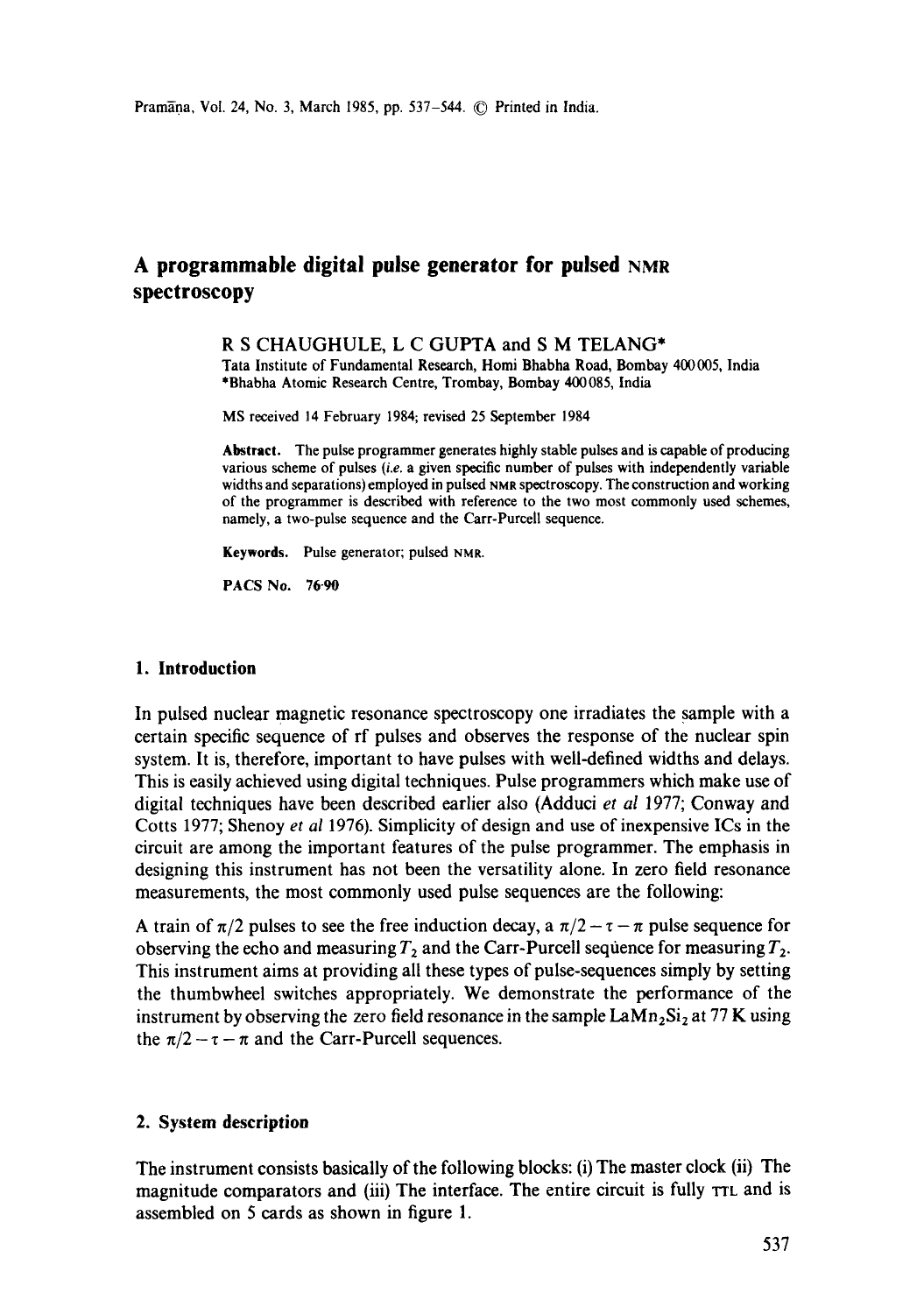

Figure 1. Block diagram of the preset table two pulse sequence generator.  $tw_1$  and  $tw_2$  are 90° and 180° pulses respectively.  $\tau$  is the delay time between the 90° and 180° pulses. Logic gates and latches are used as an interface for generating a two pulse sequence.



Figure 2. Schematic of 10 MHz clock pulses and generation of 1  $\mu$  sec and 1 msec timing pulses using dividers. 1  $\mu$  sec pulses are used as basic pulses for pulse widths and delay. 1 msec pulses are used for repetition rate.

# 2.1 The master clock

The master clock, shown in figure 2 and assembled on card C1, generates  $0.1 \mu$  second pulses using a 10 MHz quartz crystal. Using counters (type IC 7490) as dividers, one obtains 1  $\mu$  sec and 1 m sec pulses. The 1  $\mu$  sec pulses are used to control the width and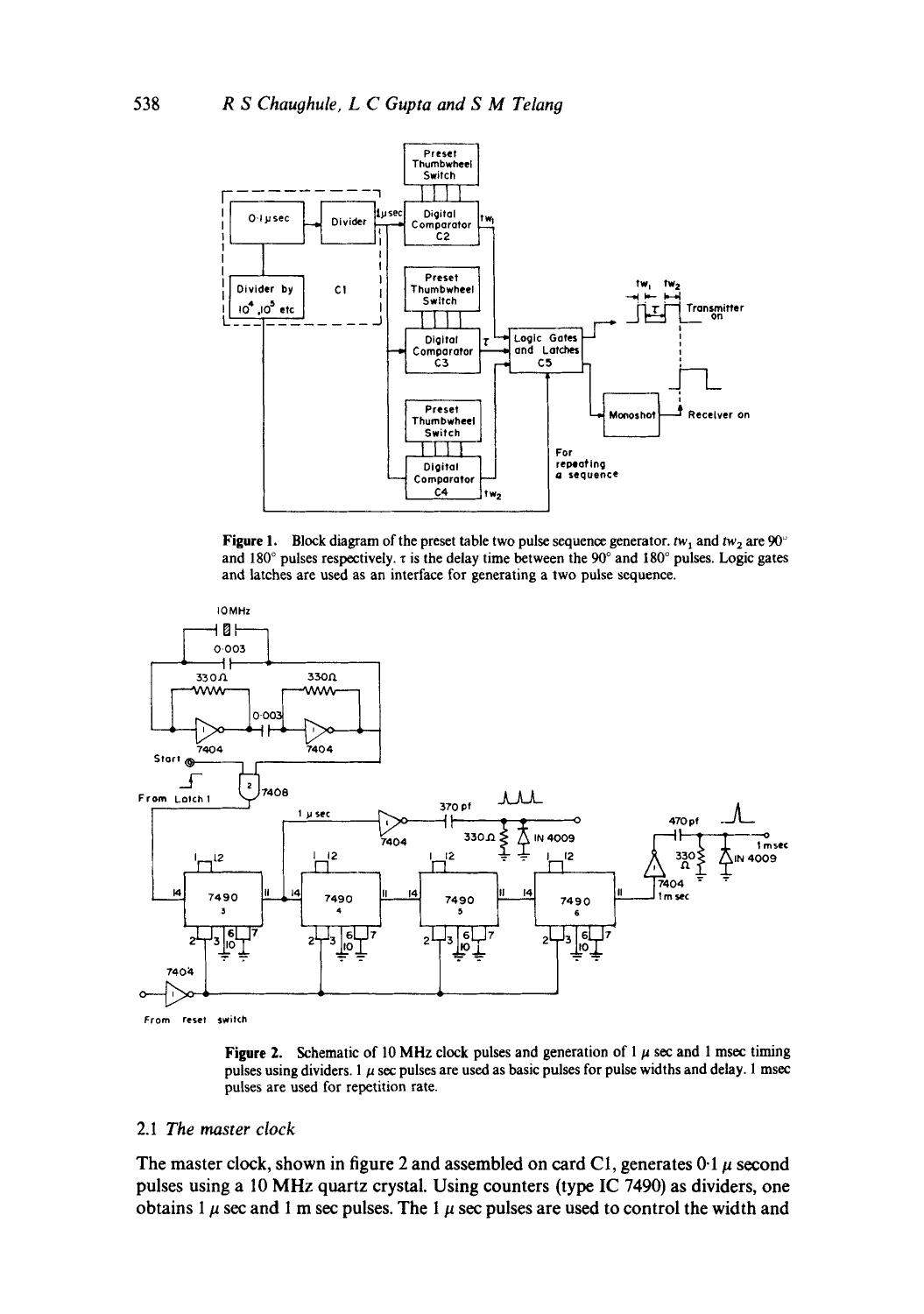the delay between the two rf pulses whereas the I m sec pulses are used for repeating a given sequence of pulses. It is clear that the basic time resolution of the instrument is  $0.1 \mu$  sec which can be made use of if necessary.

#### 2.2 *Magnitude comparators*

The programmer uses three identical magnitude comparator circuits assembled on three cards C2, C3 and C4 to obtain the predetermined widths  $tw_1$  and  $tw_2$  of the two pulses and the delay  $\tau$  between them. Two of the comparators control the widths  $tw_1$ and tw<sub>2</sub> while the third one controls the delay. The detailed schematic of a comparator card is shown in figure 3.

The IC 7485 is a four-bit magnitude comparator having two sets of inputs  $A(A_0, A_1, A_2 \text{ and } A_3)$  and  $B(B_0, B_1, B_2 \text{ and } B_3)$ . Two such ICs are connected in cascade with their inputs A already preset by a two digit switch brought on the front panel. The  $1 \mu$  sec pulses obtained from the clock are connected to the 7490 counter and the BCD outputs so obtained from 7490 constitute the second set of inputs B of the comparator. Whenever the two inputs A and B are equal a level change occurs at the  $A = B$  pin of the comparator. This level change prevents further counting. Thus the time interval is a multiple of the basic time unit and the thumbwheel setting. As pointed out earlier, the comparators C2 and C4 decide the width of the first and the second pulse,  $tw_1$  and  $tw_2$ 



**Figure** 3. Magnitude comparator circuit. This is used for generating gating levels as per thumbwheel settings for  $tw_1$ ,  $\tau$  and  $tw_2$  timings. IC 1 and IC 3 are 7404 and IC 7 is 7410. Pins shown are connected to pins in figure 4 with the same numbers.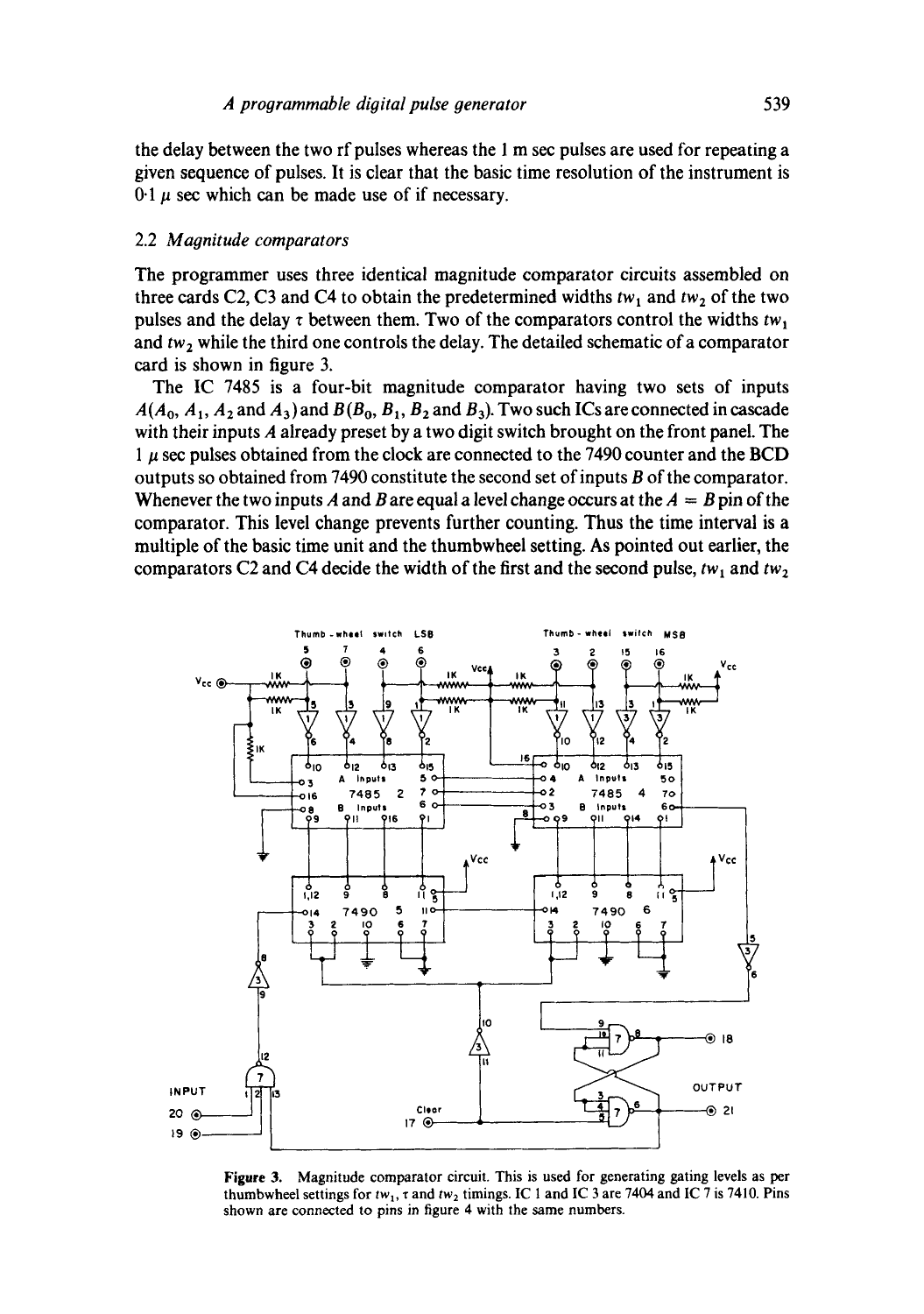

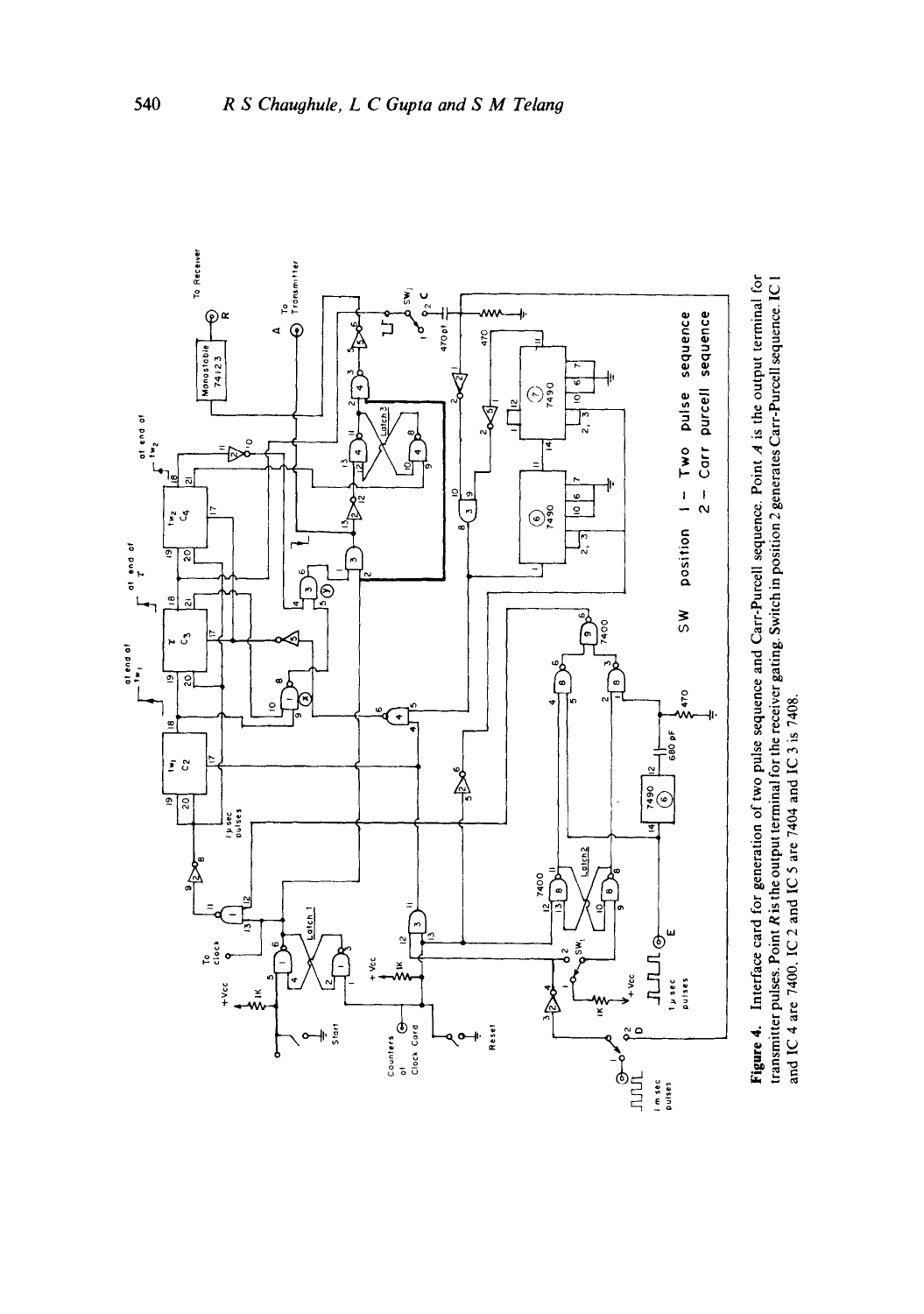respectively of the two pulse sequence whereas C3 decides the period between the end of the first pulse and the start of the second pulse. With 1  $\mu$  sec pulses as basic timing unit, all these periods can be independently set between  $1 \mu$  sec and 99  $\mu$  secs.

#### 2.3 *Interface*

The interface card C5 consists mainly of logic gates and latches. It interfaces all the cards to produce a two-pulse sequence for the transmitter in normal mode and a Carr-Purcell sequence (Carr and Purcell 1954) in burst mode.

2.3a *Two pulse sequence mode:* With the selector switch in position 1 (figure 4), all the counters and the latches are reset by pressing the reset switch provided on the panel. Pressing of the start switch sets latch 1 which in turn makes: (i) 1  $\mu$  sec pulses to appear at the inputs of the three comparator cards C2, C3 and C4 (ii) the output point  $A$ feeding the transmitter to go to a high level and thereby initiate the first pulse of the predetermined width  $tw_1$  and (iii) the latch 3 to be in set position.

As seen in figure 3, the outputs of the comparator circuits are complimentary to each other. In the reset mode the output pins (no. 18) are at a low level. Although 1  $\mu$  sec pulses are applied to all the comparator cards, only C2 starts counting and comparing whereas a low level at the inputs of the other two cards C3 and C4 prevents them from counting.

At the end of time  $tw_1$ , as per preset by the thumbwheel switch, output of C2 (pin 18) becomes high. This high level makes the output  $A$  to go low through NAND gate  $x$  and AND gate y. At the same time C3 starts counting and comparing which decides the period  $\tau$ . At the end of the delay time  $\tau$ , output pin 18 of C3 goes high and so the complimentary output (pin 21 of C3) goes low. Thus output point A goes to a high level again through the x and y gates at the end of the delay interval  $\tau$ . Now because of the high input at C4 (pin 19), C4 starts counting and comparing. At the end of time  $tw_2$ , output pin 18 of C4 goes high which makes the output  $A$  to go low and resets latch 3 which in turn triggers a monoshot (IC 74123). The output of the monoshot puts the receiver on. Since all the three comparator cards are self-resetting type, at the end of their counting periods no further counting and comparison takes place until a next 1 msec pulse sets all the counters to start a fresh sequence (I msec repetition pulse clears 7490 used in comparator cards and starts a fresh sequence).

2.3b *Carr-Purcell sequence:* To obtain a Carr-Purcell sequence, the starting pulse of starting a sequence of two pulses as in the normal mode, generates a burst of pulses of predetermined width and delay. In this mode, the selector switch is kept in position 2. The operation is the same until C3 stops counting. At the end of the delay  $\tau$ , the high level from the output of C3 passes through the points C and D to set latch 2 in action. The setting of this latch makes 1  $\mu$ sec pulses at E to pass through a scale-of-two counter. Thus all the subsequent pulses will have twice the original periods *i.e.* pulse width  $2tw_1$ and delay  $2\tau$ . The number of pulses to be generated in this mode are predetermined by the 7490 counters IC 6 and IC 7 (in the present case scale of 5 and scale of 10 respectively). At the end of the required number of pulses the output of the counter (IC 7) resets the total burst. One can start a fresh burst simply by pressing the start switch.

The scheme of pulses used in the spin echo spectrometer developed in our laboratory (Chaughule and Gupta 1982) is shown in figure 5. The receiver is turned on by applying an appropriate gate pulse, also shown in figure 5, only when one expects the nuclear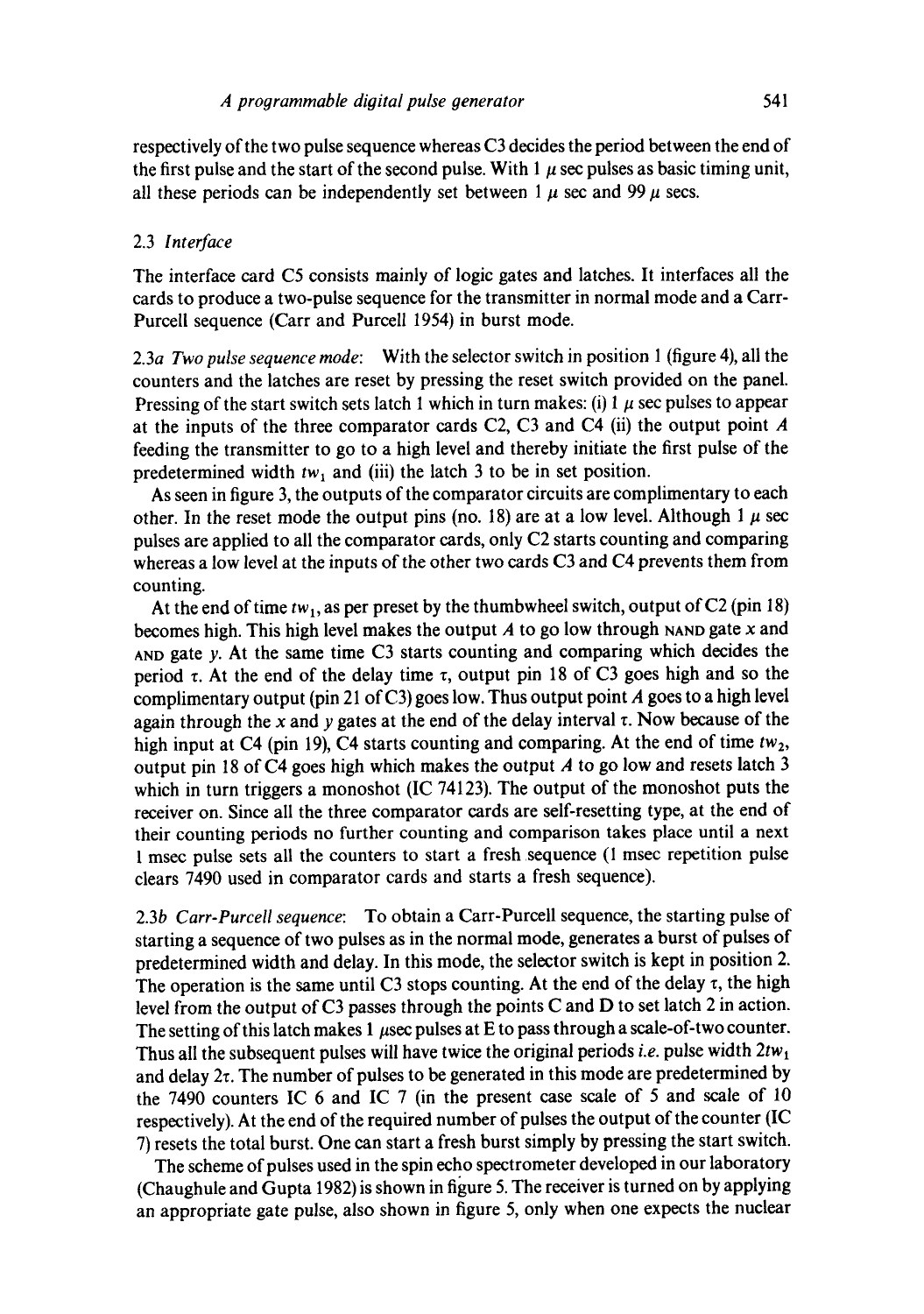

**Figure** 5. Basic clock and relative waveforms applied to transmitter and receiver.

resonance to take place in the absence of any rf fields. The gating keeps the receiver on only for the time adequate enough to receive the spin echo signals. This improves the recovery of the receiver.

#### 2.4 *Performance*

Figure 6a shows the spin echo of  $55$ Mn zero field resonance in LaMn<sub>2</sub>Si<sub>2</sub>. The parameters of the pulse sequence  $\pi/2 - \tau - \pi$  used here are *tw* (width of pulse) = 2  $\mu$ sec,  $\tau = 7 \mu$ sec,  $\pi = 2 \mu$ sec. Figure 6b shows the response of the system to the Carr-Purcell sequence of pulses. The parameters here are the same for  $\pi/2$ ,  $\pi$  pulses except that there are a train of pulses seen on an oscilloscope with  $10 \mu$ sec per cm sweep. These spectra clearly show the ease and flexibility obtainable with this pulse programmer.

We are currently using this instrument in our studies of zero field resonance measurements in materials having rare earth(s) in mixed valence state. The emphasis would be to study the influence of mixed valence state on the zero field resonance properties of Eu in these materials.

#### **3. Conclusion**

We have described the functioning of the pulse generator that has been developed in our laboratory during the course of our work on zero field resonance in ferromagnetic materials. This pulse generator has been used in our recent work on  $\text{Lam}_2\text{Si}_2$  and related intermetallic compounds (Chaughule *et al* 1983). Spectra have been observed illustrating the usefulness of the pulse programmer.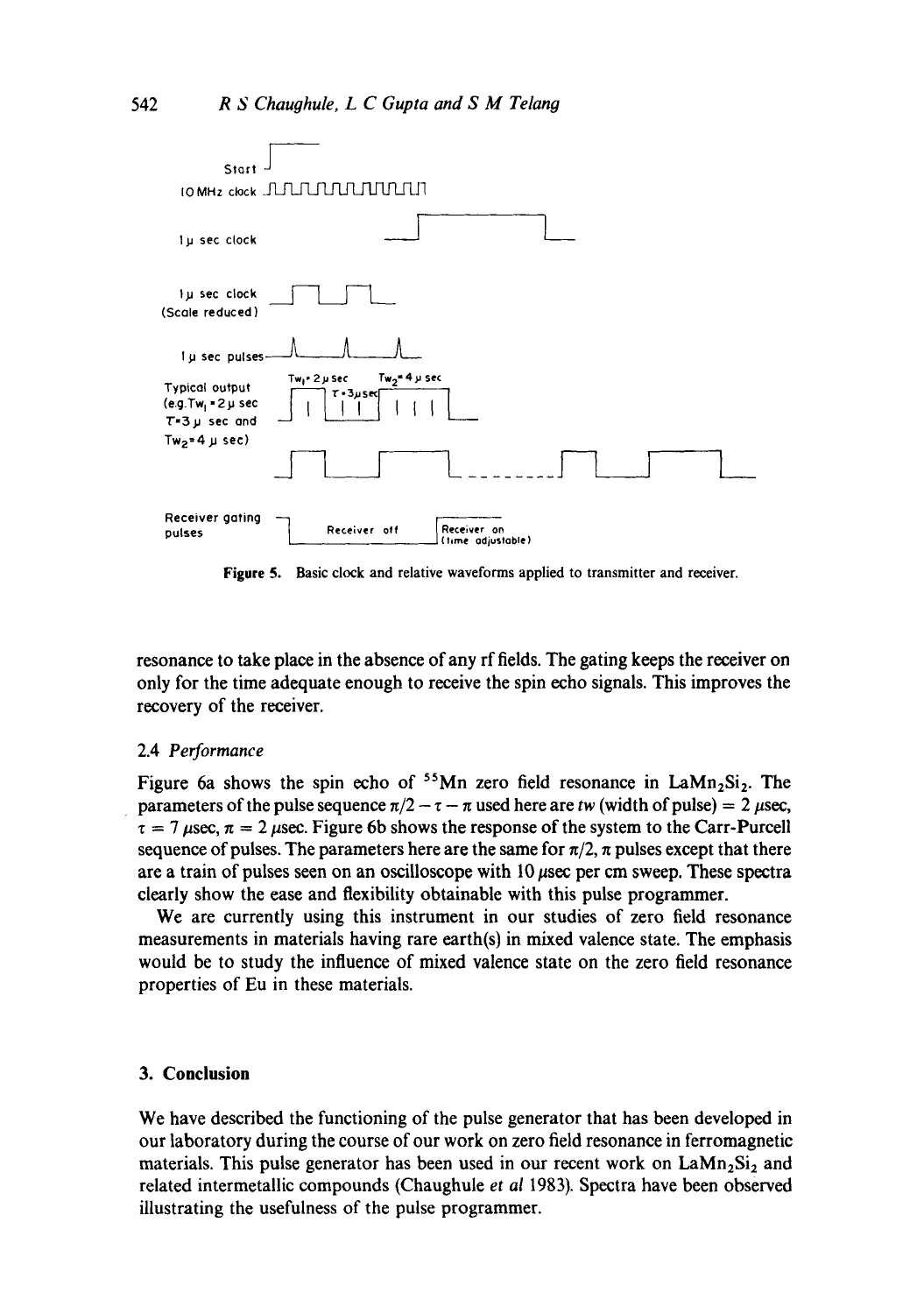

Figure 6a. The line-shape of the echo <sup>55</sup>Mn signal in  $\text{LAMn}_2\text{Si}_2$  at 77 K is generated by measuring the echo intensity as a function of frequency, b. Carr-Purcell sequence of echoes using  $\pi/2$ ,  $\tau$ ,  $\pi$ ,  $2\tau$ ,  $\pi$ ,  $2\tau$ ... pulses.  $\pi/2$  pulse is 1  $\mu$ sec and  $\tau = 4 \mu$ sec. The inset shows a large number of Carr-Purcell echoes to show clearly the exponential decrease of the amplitude of the echoes.

# **Acknowledgement**

The encouragement and valuable suggestions from Prof. R Vijayaraghavan are gratefully acknowledged.